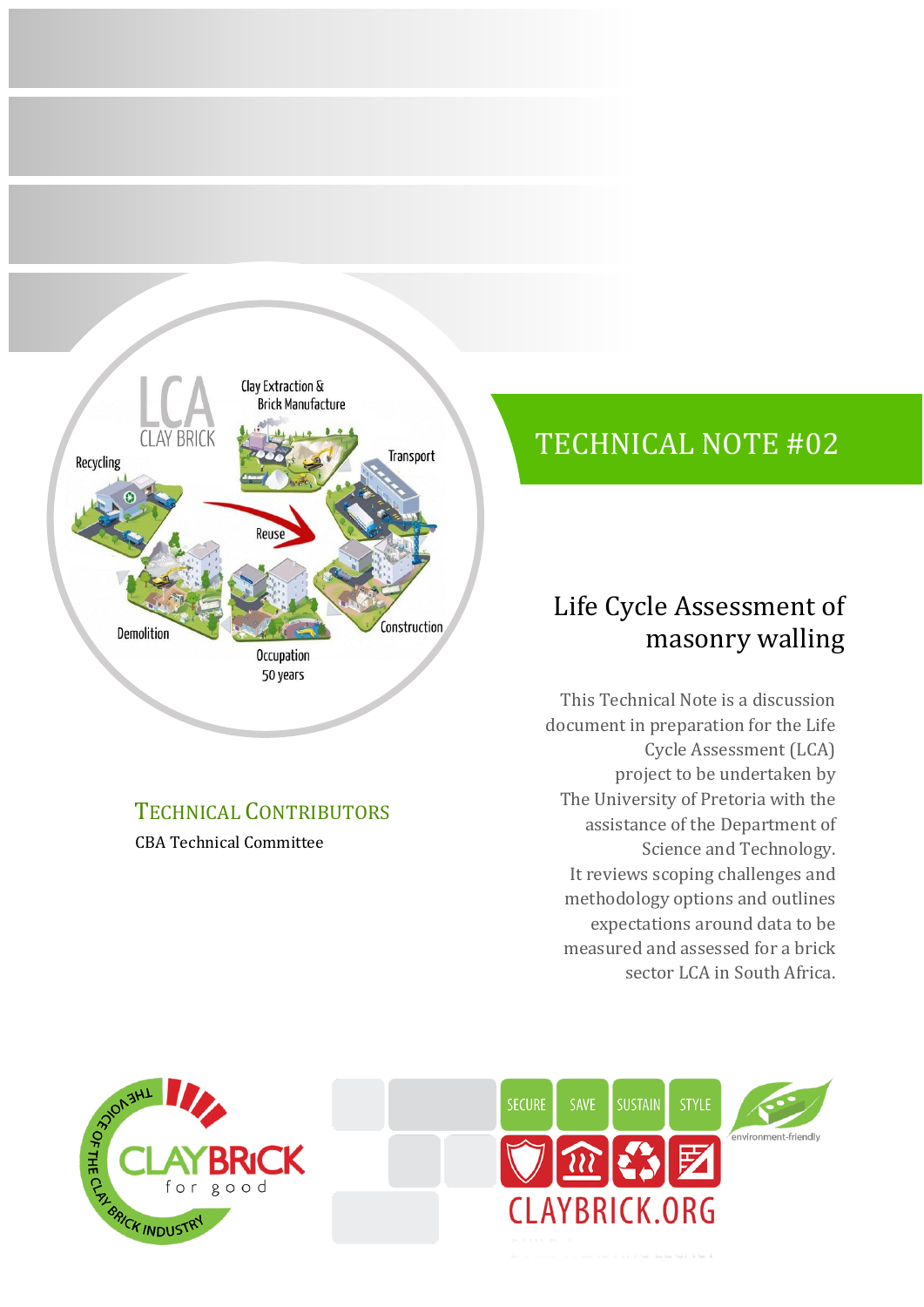

# EXECUTIVE SUMMARY

This Technical Note is provided as a discussion document and an information sheet in advance of a significant Life Cycle Assessment (LCA) project to be undertaken for the CBA by Pretoria University in conjunction with the Brick Industry and with the assistance of the Department of Science and Technology in terms of THRIP financing.

The Clay Brick Association of South Africa has plenty to be proud of in terms of its contribution to the national economy and progress along the path of improved sustainability. Heightened awareness for the job creation, energy performance and environmental awareness, have enabled clay brick to earn sustainability credentials and be synonymous with 'green'. We continually disseminate information on our Member's progressive and proactive practices, and invest in National Standards development, product testing and research into new technologies.

The decisions of building material specifiers are heavily influenced by the societal need for longterm sustainability, and clients who wish to be leading or part of this, are moving towards making decisions that 'tread more lightly on the planet'.

Clay Brick has good environmental credentials when compared with steel and aluminium (based on international research) and this data needs to be made available to the building industry and its clients so they can assess for themselves where Clay Brick masonry stands compared to other materials. We also need to identify where improvements can and should be made to keeps members ahead of the competition in terms of strategic issues.

In order to maintain our leadership position, the CBA Technical Committee is recommending an ambitious project in terms of size of task, cost and duration: An Industry Life Cycle Assessment (LCA).

## OBJECTIVES OF THE LCA

The LCA should report on the expected social, economic and environmental impacts of clay brick manufacture and masonry buildings in the RSA.

Environmental impacts, in particular energy use and resultant greenhouse gas emissions, water, recyclability and local air quality associated with the manufacture of bricks, and the production and operation of BRICK masonry houses and other structures over their expected life-span within RSA should be gauged. This will allow clay brick residential and non-residential buildings to be fairly compared with those constructed from other materials, in accordance with the guiding provisions of ISO14040/14044.

The LCA will be an ongoing process as it maps out the improvements which are made in terms of all metrics into the future.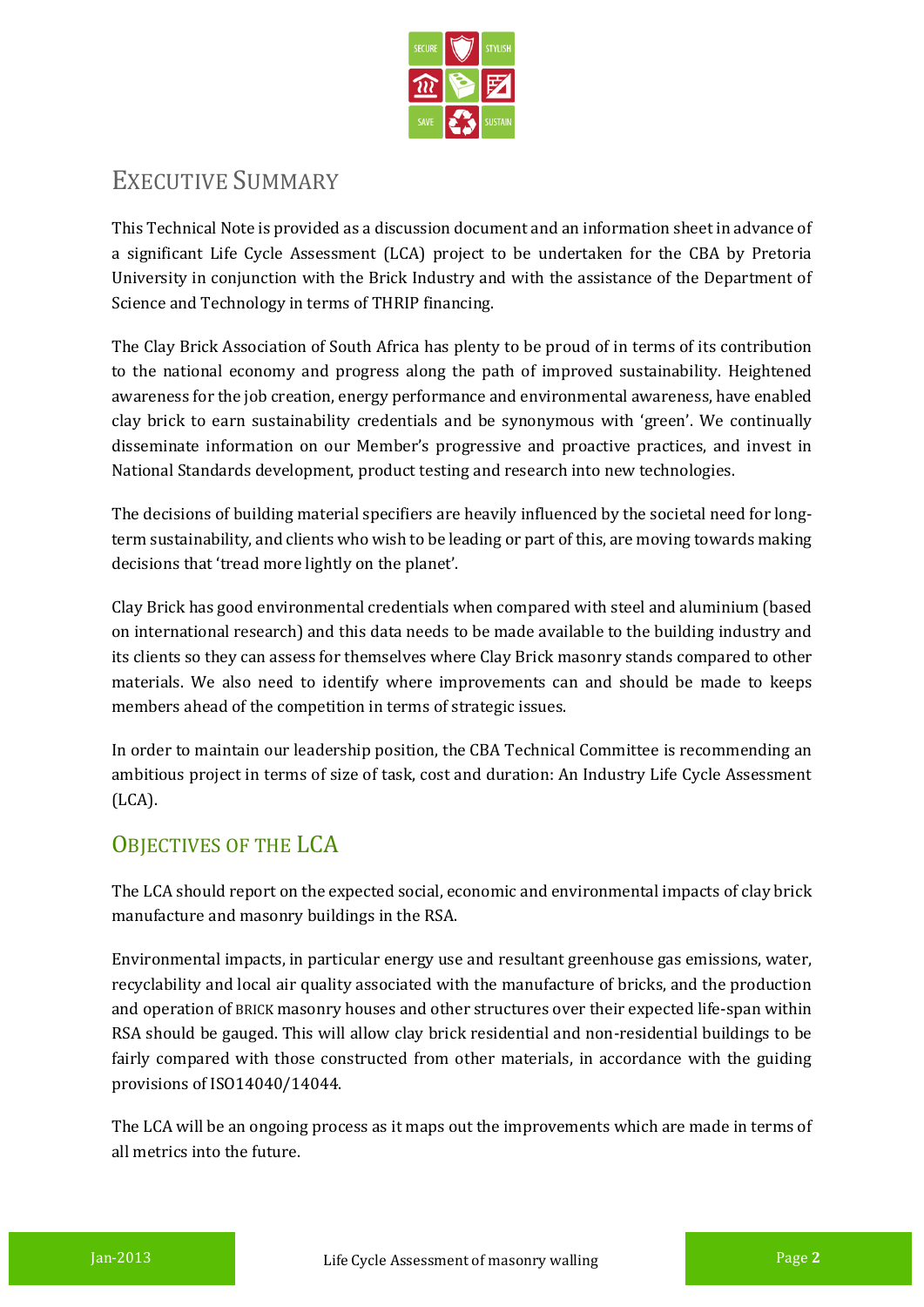

### ANTICIPATED OUTCOMES OF THE LCA IN SOUTH AFRICA

South African masonry walling can be expected to perform similarly to Australian masonry, as is shown in the Energetics Australia Life Cycle Assessment (LCA). This comment is based on observations of similar trends demonstrated in CBA research (thermal modelling results) and published Australian reports, and taking into account that the climate zones of these two countries are very similar. Other factors that may have an influence include:

- a) The Australian electrical power usage intensity, building methods, as well as coal and gas costs are very similar to that of South Africa.
- b) Significant distances need to be covered by distributors of fired clay products to reach building sites in both countries.

Factors that will need to be reported on (in greater detail than the Australian Energetics LCA report) are the social and economic aspects. The employment creation within the bricklaying and associated trades in the RSA is a factor of National interest, and a pillar on which Clay Brick manufacture and masonry walling industry stands.

### SUGGESTED METHODOLOGIES

A detailed analysis of the various extraction, production, distribution and construction aspects, as well as the dematerialisation impacts on energy, and the greenhouse gas performance of masonry in residential and non-residential structures over its life cycle needs to be followed.

The energy mix will need to be closely analysed, as will the atmospheric pollution record of the South African brick manufacturers, the water impacts in all phases, and also the recycling realities within the RSA.

The LCA will consider all of the following life cycle stages, for impacts in respect to all environmental factors:

- Clay extraction
- Brick manufacture
- Transport to site
- Construction methods including production and use of mortar
- Use of house/office by occupants, including energy usage and maintenance considerations
- Demolition, recycling/reusing and disposal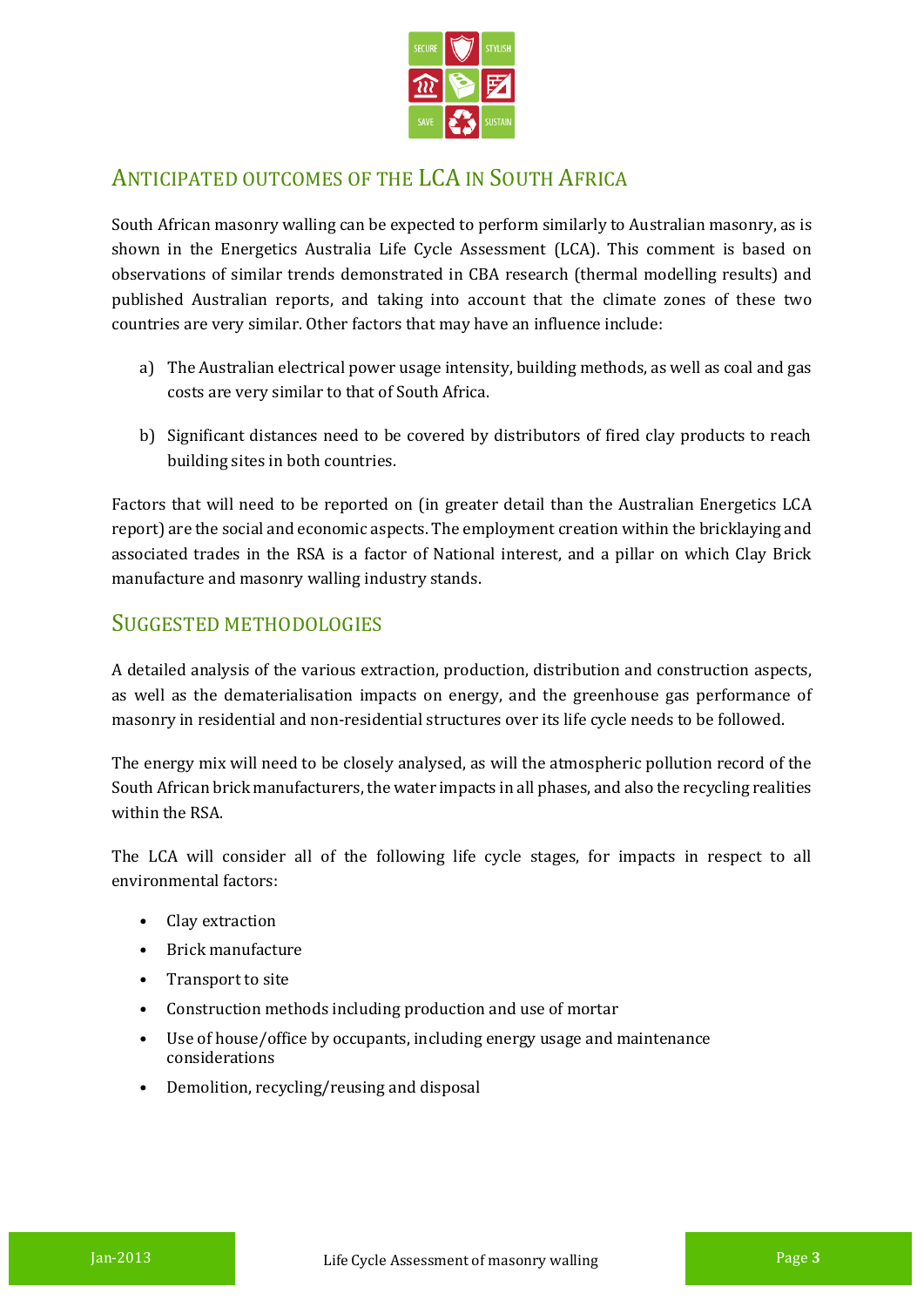

### RECOMMENDATIONS AND WAY FORWARD

The Green Buildings Council and Sustainability experts WSP Energy & Environment have been consulted for suggestions on the approach to be followed.

It is recognised that in terms of energy/carbon balance, the focus of any LCA/impact analysis should be on the usage/operational phase for clay bricks, as the manufacturing aspect is comparatively small. This is as per the approach followed in the WSP Green by Design analyses conducted to date, as well as that followed in the Australian study.

WSP note that the above studies are principally focused around the question of energy/carbon. This is, however, only one component to a holistic LCA study. When other flows are considered, such as water or waste for example, the focus of analysis is likely to be on the raw materials/manufacturing aspect of the life cycle (e.g. air emissions from manufacturing are a known potential impact of concern in the South African context).

Socio-economic 'flows' would likely need careful scrutiny across the entire lifecycle. While it might be defendable to exclude socio-economic or environmental (i.e. waste/air emissions) considerations from the Australian LCA study, we would advise that this would not be the case in the South African context, where environmental compliance and regulation is underdeveloped and social issues are obviously important.

In order to produce a comprehensive LCA study that will truly add value to CBA membership and the market, a phased approach is required in which critical components of the full LCA are completed as priority projects, allowing for deliverables and value to be accessed quickly, while continuing to integrate all aspects into a master LCA study.

We recommend that an initial strategic level LCA study be undertaken to define the goals and objectives of the final LCA (step one of LCA framework), and to qualitatively analyse each component input required for the final LCA. This would allow for key information gaps to be identified and component specialist studies to be scoped correctly.

An initial horizon scanning exercise would cover the following three key areas in detail:

### ENERGY & WATER

#### **Manufacturing portion of lifecycle:**

Certain brick manufacturers have already quantified their carbon emissions, whilst others have not. Water footprint information of manufacturing is likely to be even more limited (albeit of lesser importance for this sector). There is an opportunity for the CBA to create a sector specific disclosure process, similar to the highly effective international Carbon Disclosure Project (CDP).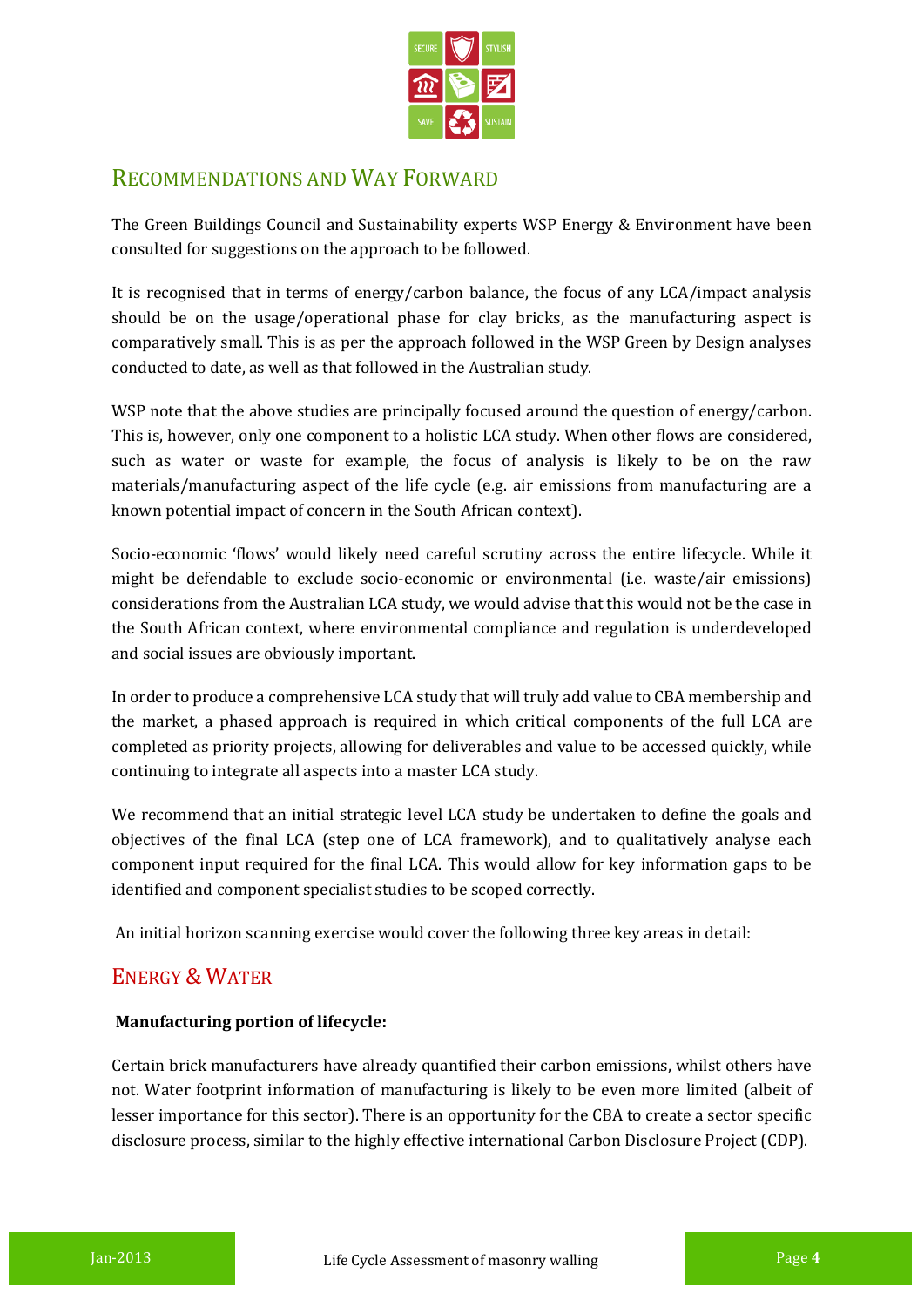

#### **Usage portion of lifecycle**

Energy modeling has already been undertaken for the SA context, but it is likely that more detailed work would be required as this is such a key input component in respect of energy flows to the overall LCA.

### ENVIRONMENTAL IMPACTS

In terms of environmental impacts, air emissions during manufacture would be a key consideration for which there is currently inadequate quantitative data for South African operations. New air quality legislation and licensing requirements, will however mean that emission monitoring must be done by manufacturers by early 2014. The pragmatic approach is thus to setup up the agreements with CBA members to allow for confidential disclosure and analysis of this data (for use in LCA analysis) rather than initiative costly parallel studies.

### SOCIO-ECONOMIC CONSIDERATIONS

The precise scope of socio-economic analysis to be included in the final LCA needs to be decided, however, it would be an oversight not to provide some measure of analysis and assessment of at least basic labour metrics, etc. in the envisaged LCA study.

### **METHODOLOGY**

The methodology for integration of the LCA data with the compilation of Building Sustainability Indices should be by way of a universally accepted method, and the LCA should provide for this. The assessment should be developed in line with the requirements of ISO 14040 series of environmental standards, as these are the international benchmark for this type of assessment.

The LCA procedure comprises four steps (according to ISO 14040 and ISSO 14044)

### 1. GOAL AND SCOPE DEFINITION

From the onset, the goal and scope of the study is defined in order to determine where the system boundaries for the LCA are to be set, as well as to ascertain which products will be analysed, as well as the processes to be included in the LCA study.

During this first step, the functional unit has to be determined. This is the unit to which all inputs and outputs of the inventory analysis and impact assessment results refer. The new paradigm is possibly Cradle to Cradle in place of Cradle to Gate.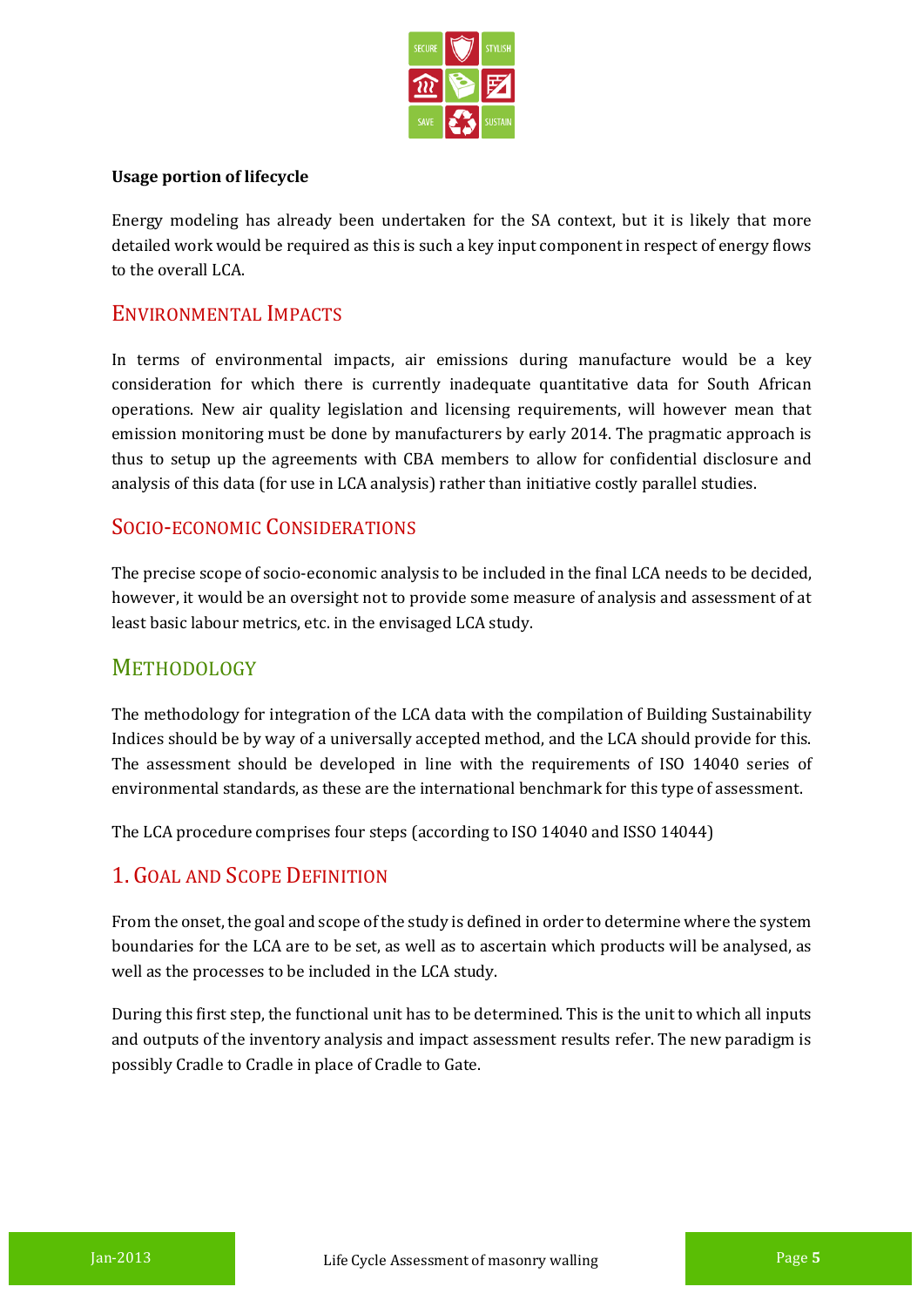

## 2. LIFE CYCLE INVENTORY ANALYSIS (LCI)

The next phase is the Life Cycle Inventory Analysis (LCI), where a life cycle model is created, that includes all relevant inputs (raw materials, energy) and outputs (solid, waste, emissions) for the studied product.

For all inputs and outputs, appropriate inventory data needs to be procured. Usually the life cycle model depicts the entire life cycle of a product, from manufacture to disposal. Consequently, a long list of all inputs and output streams is the result. Since an interpretation of that list in terms of identifying the environmental impact of the product is rather difficult, a further step is required.

### 3. LIFE CYCLE IMPACT ASSESSMENT (LCIA)

Classification and characterisation of the LCI results designate the Life Cycle Impact Assessment (LCIA).

In this step, the inputs and output results from the LCI phase are sorted and assigned to environmental impact categories such as global warming potential, ozone depletion, human toxicity, eco-toxicity, photochemical reaction, acidification, eutrophication, resource depletion, land use and product recyclability.

There are also varying environmental impact assessment methods (e.g. Eco Indicator 99, ReCiPe and Ecological Scarcity), which perform a weighting of the individual environmental impact categories.

### 4. LIFE CYCLE INTERPRETATION

In the interpretation step of the LCA, the results are then analysed and documented.

### CONTEXT OF THE LCA

### COMPARATIVE INFORMATION

It may be necessary to place the Clay Brick LCA in the context of other materials and systems, and in the absence of a similar LCA from other sectors. The scope of the project may need to be expanded to be comparative against other building materials and systems. At this stage, in view of the paucity of information in other sectors, it may be prudent not to attempt to draw comparisons.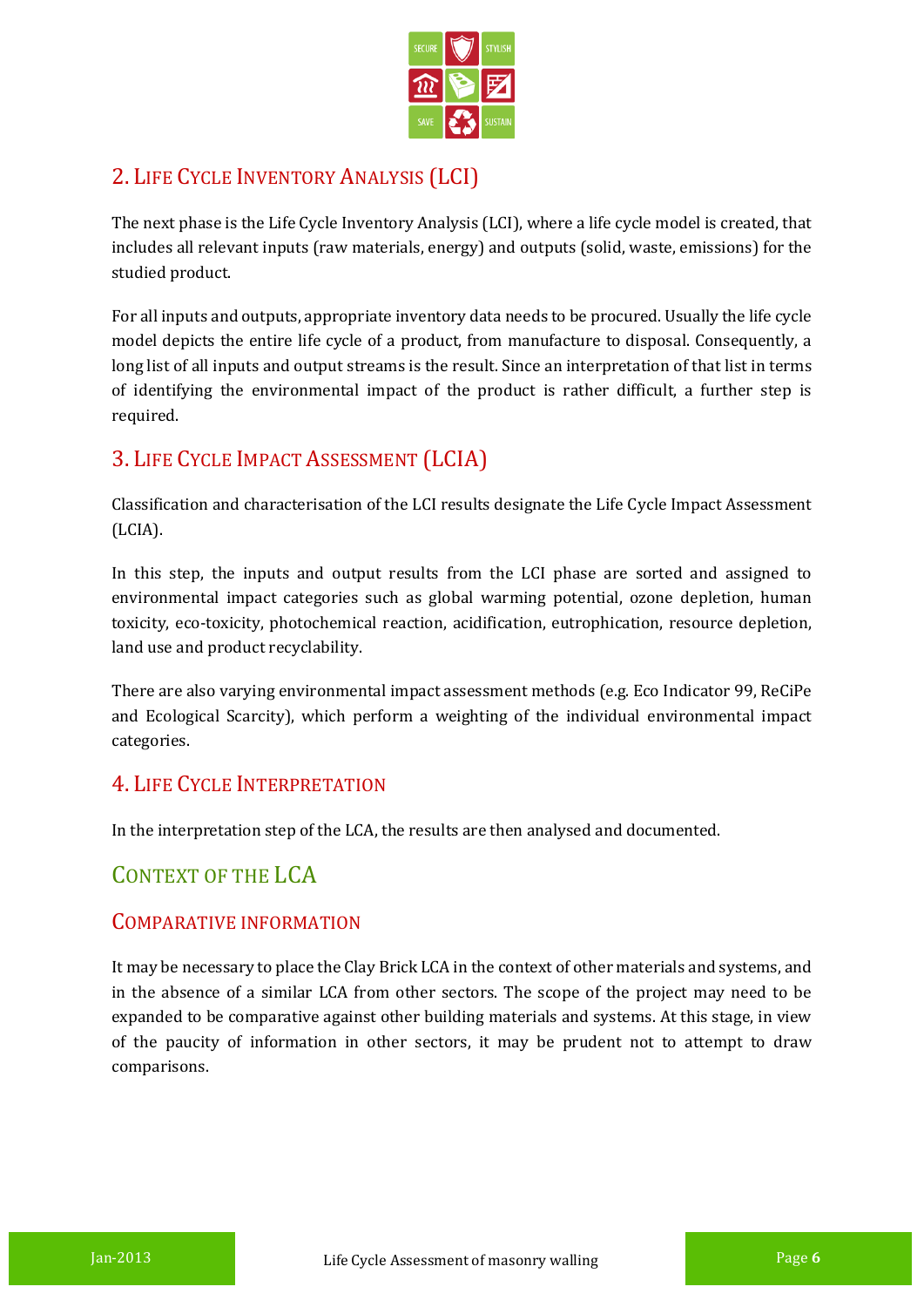

### BUILDING SYSTEMS

The following systems are proposed to be considered:

- Double brick cavity wall (un-insulated)
- Insulated double brick (various R-values)
- Light Steel Frame building systems
- 140mm Hollow concrete block
- Timber Frame with fibre-board

### WASTE GENERATION

The impact on land fill sites of non-recyclable products in comparison with masonry products, and waste as result of a lack of modularity may receive attention.

### CARBON FOOTPRINT

The WSP energy modelling of various sized houses are indicative of the major portion of the building usage energy impacts and these are reported below.



### BUILDING DESIGNS, ASSUMPTIONS AND ORIENTATION

- 1. Residential house; 40m<sup>2</sup>
- 2. Residential house: 130<sup>2</sup>
- 3. Non-residential Office of 2000m<sup>2</sup>

Modelling and design to be based upon SANS 10400XA and SANS 204 requirements.

### LOCATION

Six different climate zones are to be evaluated; As per SANS 10400XA Climatic Zones.